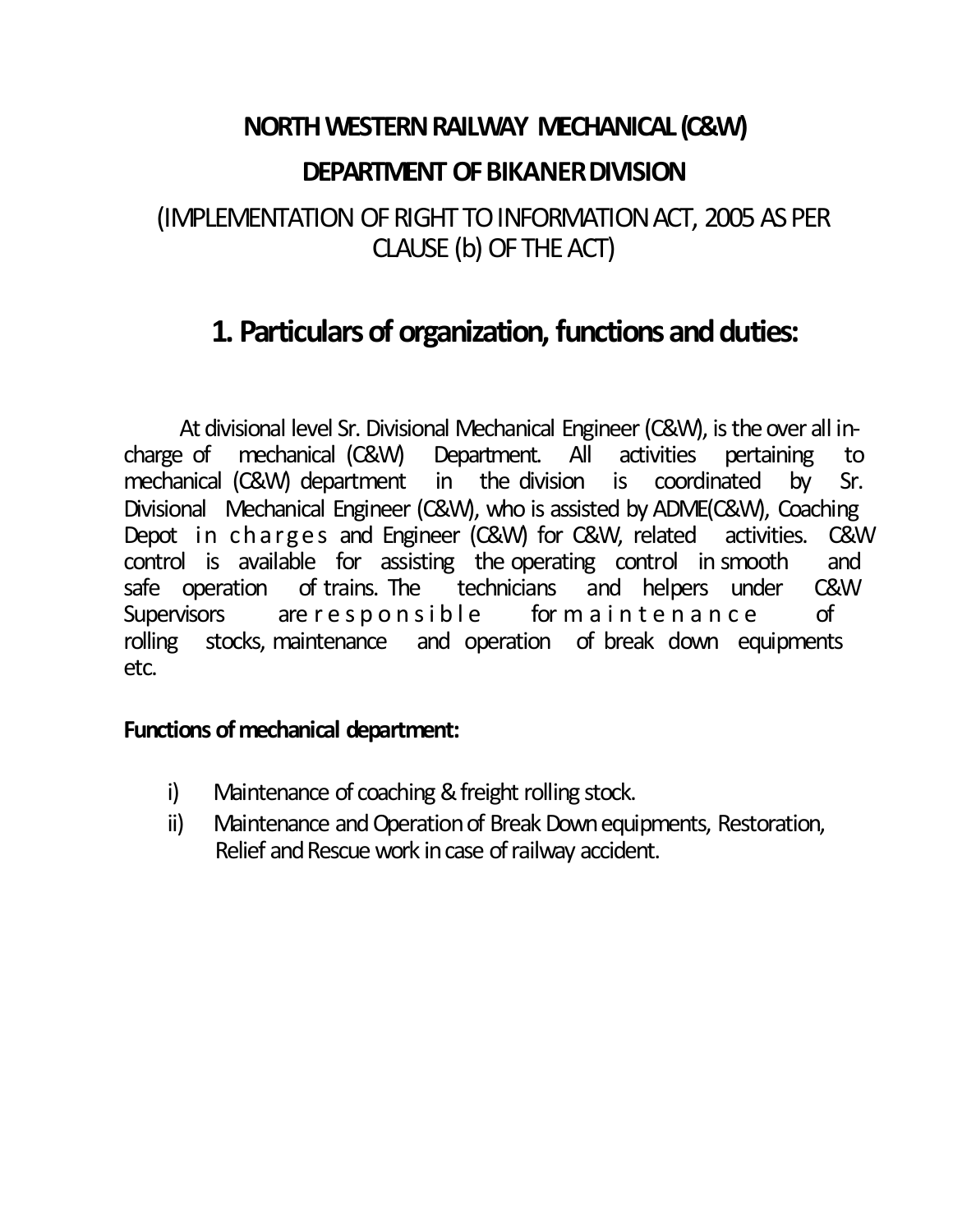# **2. Powers and duties of officers and supervisors:**

| S.No           | <b>Designation</b>             | <b>Duties</b>                                                                                                                                                                                                                                                                                                                                                                                                                                                                 |  |  |  |
|----------------|--------------------------------|-------------------------------------------------------------------------------------------------------------------------------------------------------------------------------------------------------------------------------------------------------------------------------------------------------------------------------------------------------------------------------------------------------------------------------------------------------------------------------|--|--|--|
| 1              | <b>Sr.DIVE</b><br>(C&W)        | Overall in-charge of mechanical (C&W) department at<br>divisional level.  Overall management and co-<br>ordination of all activities pertaining to mechanical<br>department, decision making,<br>dealing<br>(C&W)<br>of D&A cases, exercising of financial powers for procurement<br>of vital items, engaging contractors for works and<br>maintenance contracts operated under mechanical (C&W)<br>department, coordination with HQ and other department in<br>the division. |  |  |  |
| $\overline{2}$ | <b>ADME</b><br>(C&W)           | Management of C&W activities at field units,<br>$CO-$<br>ordination with Divisional head quarter<br>for smooth<br>functioning of field units, dealing of D&A<br>cases,<br>Exercising financial power for procurement of<br>items<br>required for<br>day to<br>day activities,<br>test<br>checking of contractual works, monitoring installation,<br>smooth functioning of vital assets<br>maintenance<br>and equipments under Mech. Department.                               |  |  |  |
| 3              | Coaching<br>Depot In<br>charge | Management of coaching activities of coach care<br>complexes, co-ordination<br>with<br>head quarter for smooth functioning<br><b>Divisional</b><br>of<br>CCC/BKN, LGH, BNW & SGNR, dealing of D&A cases,<br>Exercising financial power for<br>procurement<br>of items required for day to day activities, test<br>checking of contractual<br>works,<br>monitoring<br>installation, maintenance<br>smooth<br>functioning<br>of<br>equipments of CCC.<br>assets And<br>vital    |  |  |  |
| 4              | <b>Engineer</b><br>(C&W)       | of passenger carrying<br>Supervision for maintenance<br>coaches, supervision of contractual activities operated<br>under C&W wing, supervision in maintenance<br>and<br>operation of break down equipments, management<br>of staff for such maintenance.                                                                                                                                                                                                                      |  |  |  |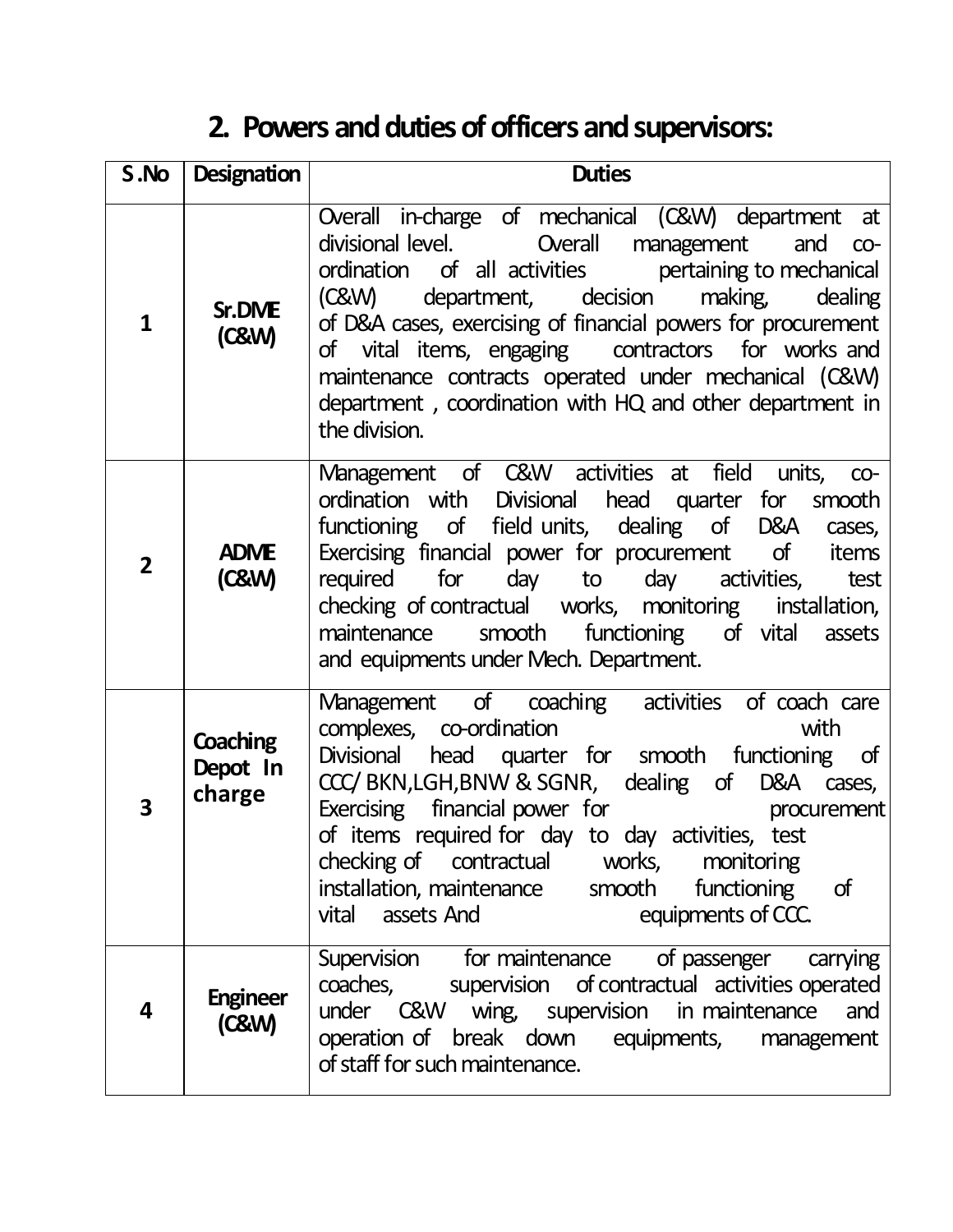## **3. Procedure followed in decision making process including Channel of supervision**

The activities at the field unit level are supervised by the respective Engineer (C&W) in d i f f e r e n t grades. In C&W wing, there are 2 level of supervision viz. Junior Engineer and Sr. Section Engineer who manages the depot activities and take minor decisions for day to day disposal of works. The extraordinary cases where decisions at these levels are not possible, the issue is referred to the higher authorities' i.e Coaching Depot in-charges for Coach Care Complex, & Assistance Divisional Mechanical Engineer (C&W). Major decisions like policy decisions, staff welfare, creation of posts, additional assets, creation of facilities etc. are taken by the branch officer i.e Senior Divisional Mechanical Engineer (C&W). The decision which are beyond the competency of the Sr. Divl. Mechanical Engineer (C&W) is referred to Addl. Divisional Railway Manager (ADRM) or Divisional Railway Manager (DRM) or the case is sent to Zonal HQ for further disposal at higher level.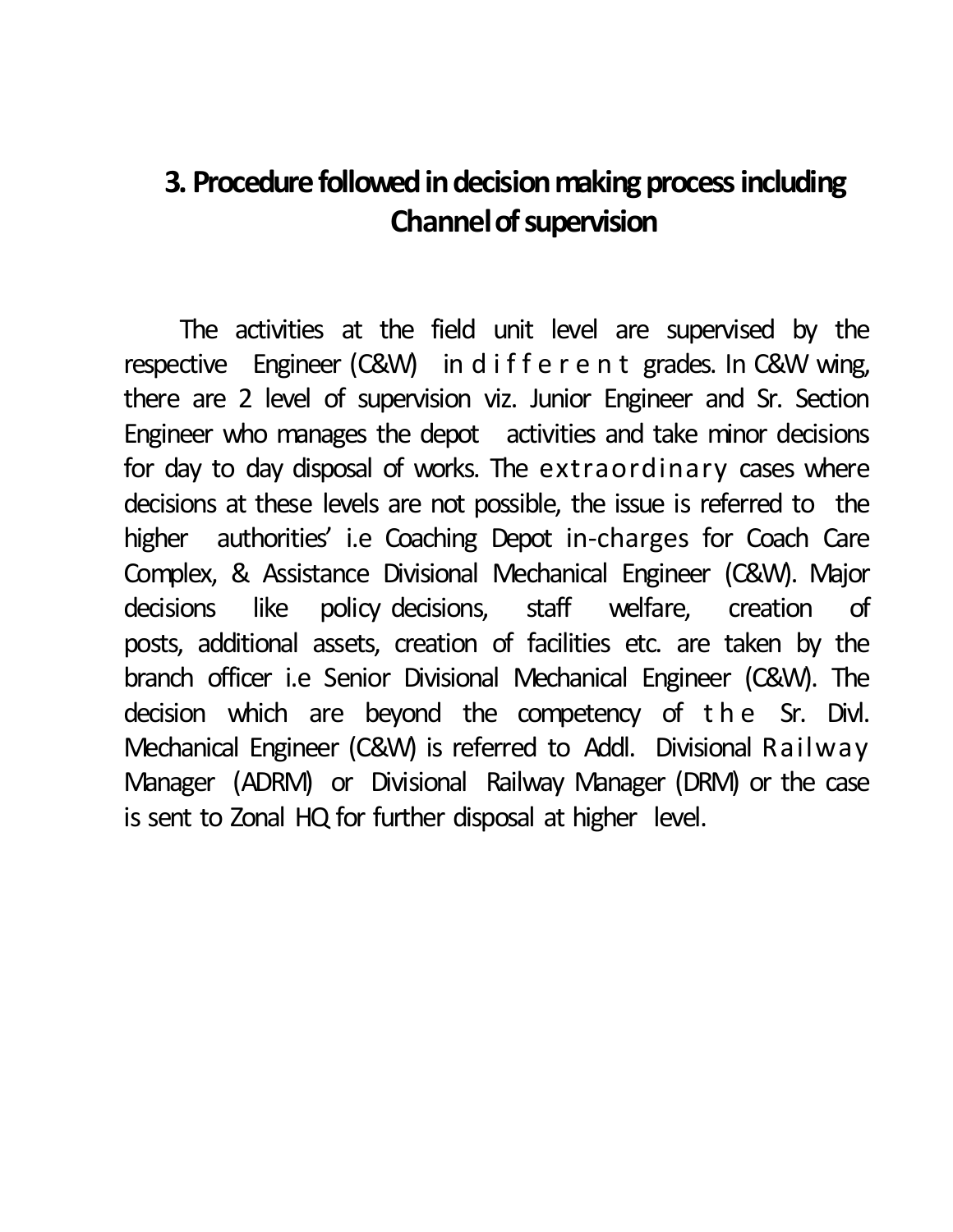### **4. Norms set by it for the discharge of its functions**

Different targets are being set by the zonal office for each division to follow during a particular financial year. The divisional unit and the field units are acting as per the target set by the zonal HQ. At Rly. Board level, some mission items are set which are being followed by the different divisional unit and field units under the supervision and guidance of zonal HQ. For freight maintenance, there are certain targets for no. of en-route wagons detached, no. of train parting cases, no. of poor brake power etc., for coaching services, the targets are for number of coach detached en-route, number of coaches attended for schedule maintenance in the primary depot, no. of punctuality loss cases due to improper maintenance. Besides, there are targets for safety performance like number of inspections at different levels done, number of safety drives at different level undertaken, number of accident/derailment cases on C&W account. There are also targets for disposal of scrap for both ferrous and non-ferrous metals.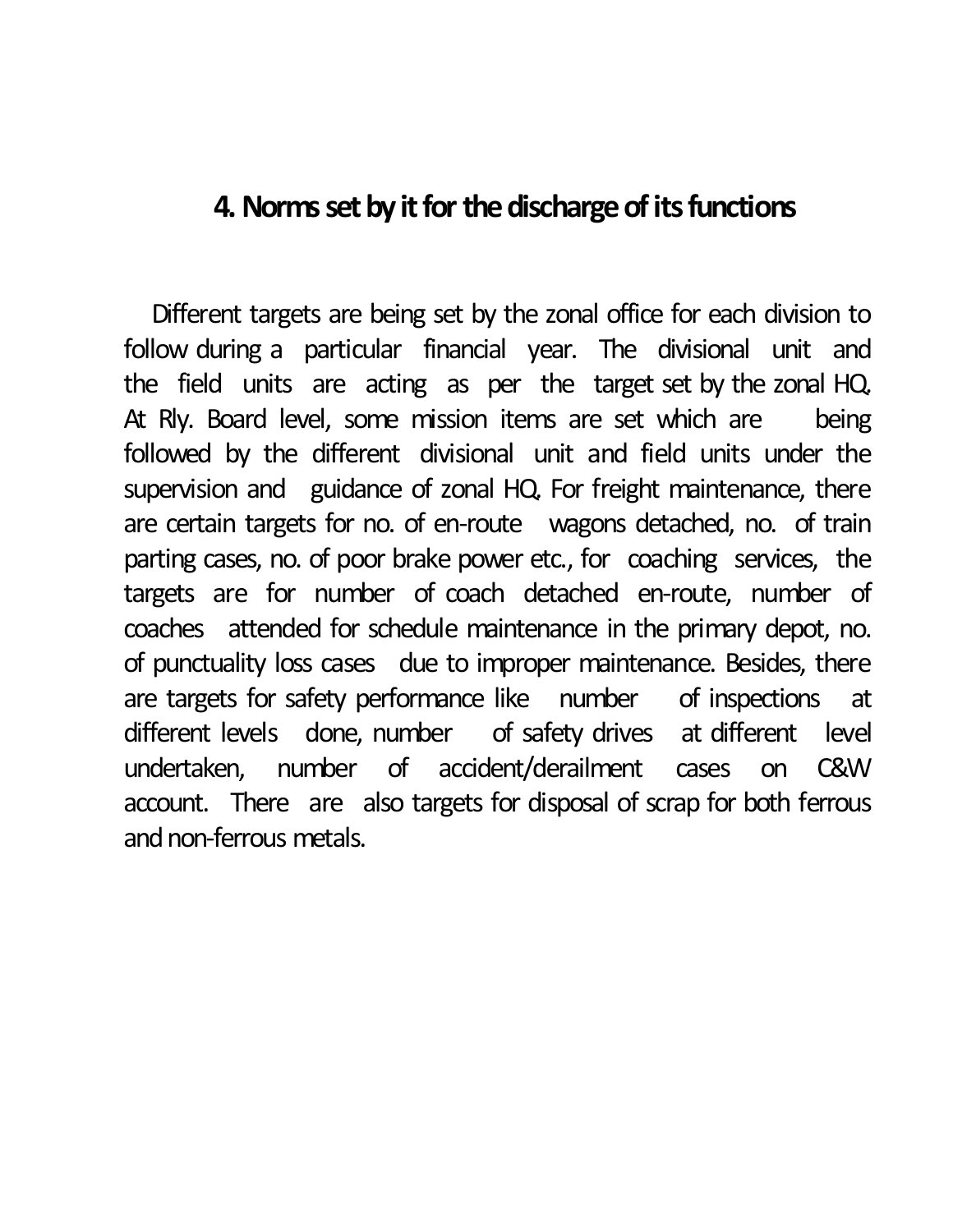## **5. Rules, regulations, instructions, manuals and records held** by it or under its control or used by its employees for discharging its function:

#### **(A)** Rules and regulations:

- i) Railway Service Conduct Rule.
- ii) Disciplinary and Appeal Rule.
- iii) Hours of Employment Regulation.
- iv) Pass Rule.
- v) Leave Rule.
- vi) Pension Rule.

#### **(B) Instructions andManuals:**

- i) Indian Railway Establishment Code.
- ii) Indian Railway Financial Code.
- iii) General Conditions of Contract and standard specification.
- iv) Coach Maintenance Manual.
- v) Wagon Maintenance Manual.
- vi) General Rule and Service Rules.
- vii) Accident Manual.
- viii) Indian Railway Store code.
- ix) Indian Railway Conference Rule- Pt-III &IV.
- x) Various technical pamphlets and instructions issued by RDSO from time to time.
- xi) Various instructions issued by Railway Board from time to time.
- xii) General and subsidiary rule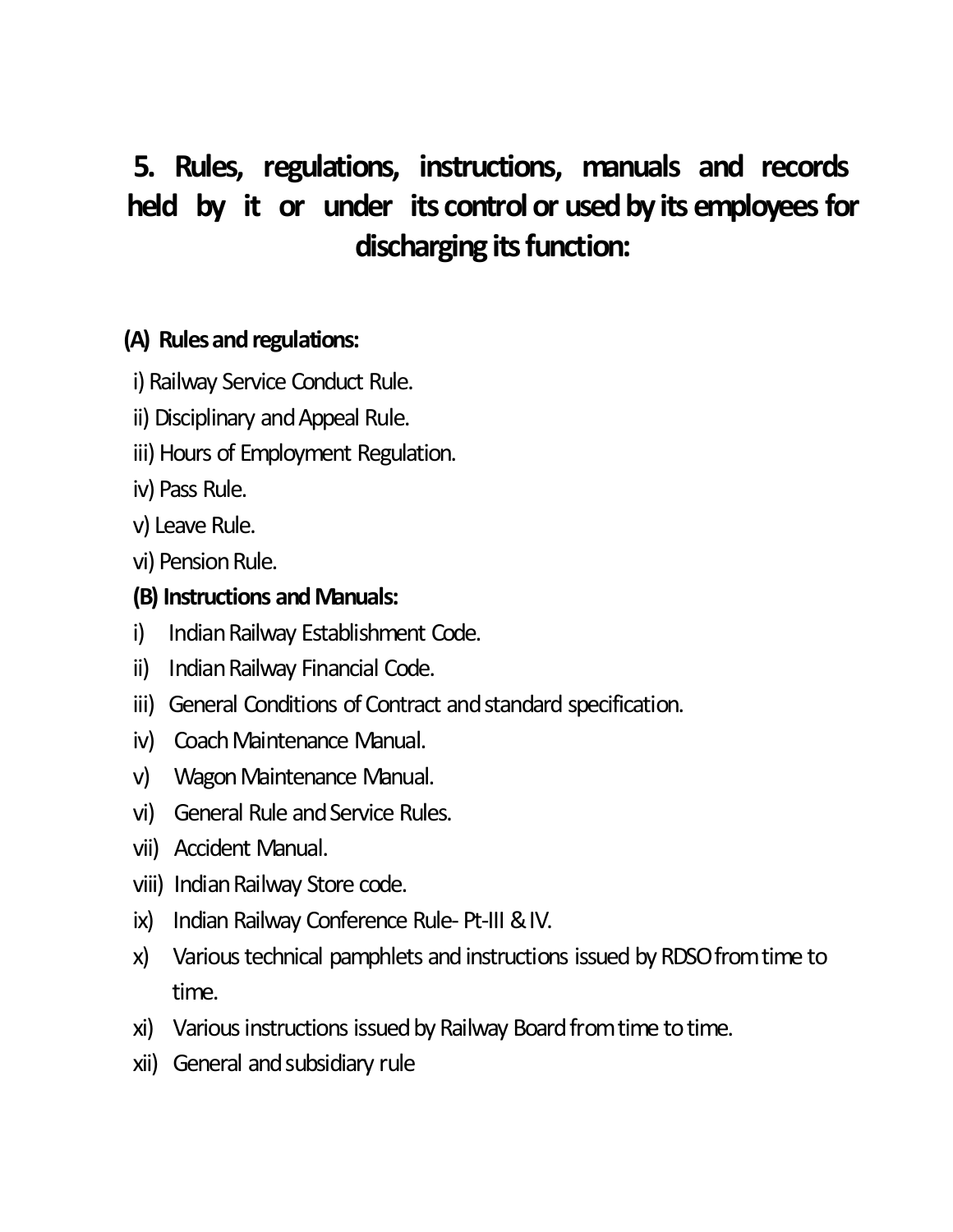## **6. Statement of the categories of documents that are held by it or underits control:**

Codes, Manuals, Specification, Drawing, C&W maintenance related documents, Records, files pertaining to inspections at various levels and remedial action. The policy guidelines and instructions from board, corrections slip to various Codes & manuals. Internal correspondence to carry out official jobs, which are not relevant to public at large.

### **7.** Particulars of any arrangement that exist for consultation with or representative by the members of the public in **relation to the formulation of its policy or implementation thereof**

For internal matters, there are arrangements for holding informal meetings, PNM etc. with the recognized trade unions at suitable intervals in which the various issues regarding establishment, operational aspects, staff welfares etc. are discussed and resolved accordingly. for public related matters, the branch officer of the division does not has any power to hold any meeting with the public representatives', however, Divisional Railway Manager periodically holds meeting with the Divisional Railway Users Consultative Committee (DRUCC) and may hold press conference for dealing public issues. Besides, there is public relation organization in every divisional office through which representation is being accepted. For improvement of service and passenger amenities in passenger trains, Railway administration accepts the various complaints and suggestions from the bonafide railway passengers and act accordingly for disposal thereof.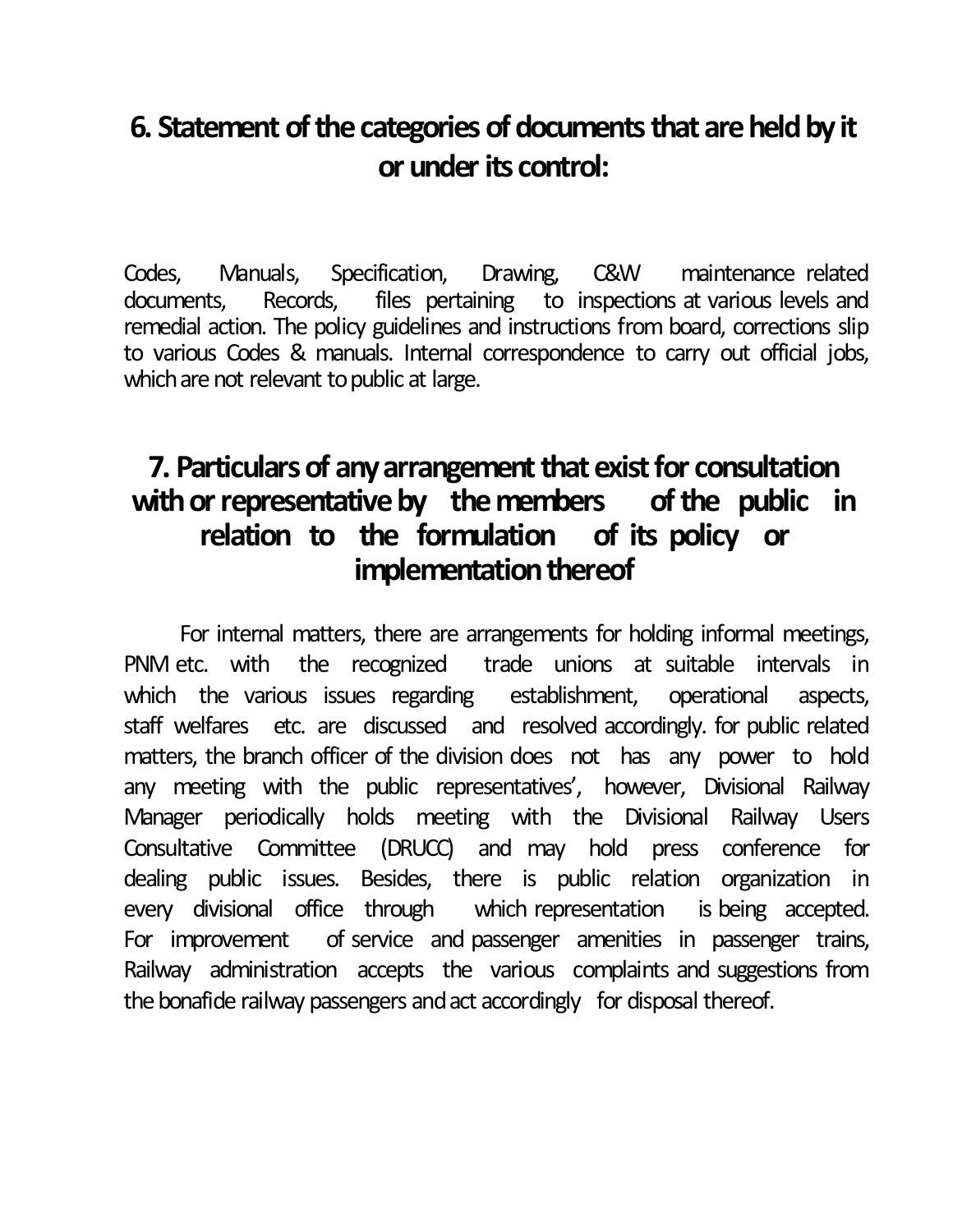**8. Statement of the board, council, committees and other** bodies consisting of two or more persons constituted as **its part or for the purpose of its advice, and as to whether meetings of those boards, committees and other bodies are open to thepublic, ortheminutesof**  such meeting are accessible to public:

In mechanical there is no such board, council, committee or other body.

| <b>S.N.</b>    | <b>Name</b>      | Designation         | <b>Rly Phone</b><br>(STD-097) | <b>BSNL Phone</b>        | Fax No                   | <b>Mobile No</b> |
|----------------|------------------|---------------------|-------------------------------|--------------------------|--------------------------|------------------|
| 1              | Shri D.Balaji    | Sr.DME (C&W)        | 44500                         | 0151                     | 2543734                  | 9001197400       |
| $\overline{2}$ | "Ishoo Ratan     | ADME/C&W            | 44506                         |                          |                          | 9001197402       |
| $\overline{4}$ | "J.J.Prasad      | $SSE/DCM$ (Plg.)    | 44532                         | $\overline{\phantom{0}}$ | $\overline{\phantom{a}}$ | 9001197418       |
| 5              | "Hari Narain     | SSE/DCWI            | 44518                         |                          |                          | 9001197417       |
| 6              | "K.R.Meena       | SSE/DCW (CTA        |                               |                          |                          | 9001197424       |
|                |                  | /M&P)               |                               |                          |                          |                  |
| $\overline{7}$ | "Ravi Shankar    | SSE/DCWI (Coaching) | $\blacksquare$                |                          | $\overline{\phantom{a}}$ | 9001197416       |
| 8              | "Suresh Chandra  | Ch.CCR              | 44504                         |                          |                          | 9001197406       |
| 9              | "N.C.Gupta       | SSE/IC/BKN          | 44516                         | $\overline{\phantom{a}}$ | $\overline{\phantom{0}}$ | 9001197404       |
| 10             | "K.C.Singh Nayal | SSE/IC/LGH          | 44253                         | $\overline{\phantom{a}}$ |                          | 9001197423       |
| 11             | "Ram Singh Meena | SSE/Trg             | 45658                         |                          |                          | 9001197421       |
| 12             | "H.L. Meena      | SSE/IC/ART/LGH      |                               |                          |                          | 9001197409       |
| 13             | "R.K.Kamboze     | SSE/IC/SGNR         | 49366                         |                          |                          | 9001197414       |
| 14             | "Sudheer Kumar   | SSE/IC/BNW          | 40366                         |                          |                          | 09729595396      |
| 15             | "Ramji Lal       | SSE/IC/SOG          | 48366                         | $\overline{\phantom{a}}$ | $\overline{\phantom{a}}$ | 9001197411       |
| 16             | "N.K.Gupta       | <b>SSE/HSR</b>      | 43366                         | $\overline{\phantom{a}}$ |                          | 09729595394      |
| 17             | "Jeevan meena    | SSE/ART/CUR         |                               |                          |                          | 9001197425       |

## **9.Adirectoryofitsofficers andemployees**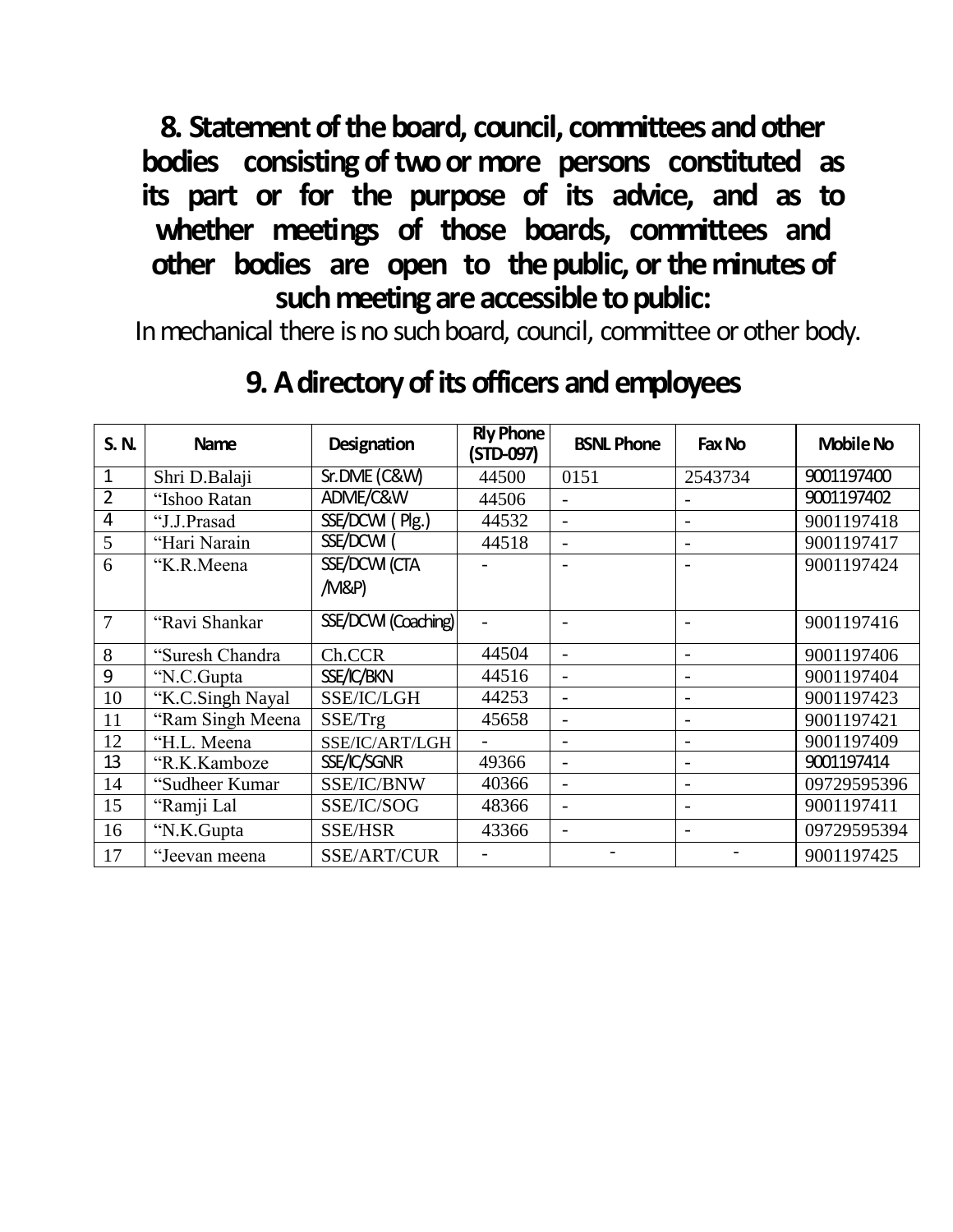# 10. Monthly remuneration received by each *of theofficersandtheemployees*

| Sr.<br><b>No</b> | <b>Name</b>       | Designation         | Grade<br><u>Pav</u> | <b>Scale</b> | <b>Mobile No</b> |
|------------------|-------------------|---------------------|---------------------|--------------|------------------|
| $\mathbf{1}$     | Shri D.Balaji     | Sr.DME (C&W)        | $7600/-$            | 15600-39100  | 9001197400       |
| $\overline{2}$   | "Ishoo Ratana     | ADME/C&W            | $5400/-$            | 15600-39100  | 9001197402       |
|                  | Srivastav         |                     |                     |              |                  |
| $\overline{4}$   | "J.J.Prasad       | SSE/DCWI (Plg.)     | 4800/-              | 9300-34800   | 9001197418       |
| 5                | "Hari Narain      | SSE/DCWI (Material) | 4800/-              | 9300-34800   | 9001197417       |
| 6                | "K.R.Meena        | SSE/DCWI (CTA/M&P)  | 4600                | 9300-34800   | 9001197424       |
| $\overline{7}$   | "Ravi Shankar     | DCWI(Coaching)      | 4600                | 9300-34800   | 900119742416     |
| 8                | "Suresh Chandra"  | Ch.CCR              | 4800/-              | 9300-34800   | 9001197406       |
| 9                | "N.C.Gupta        | SSE/IC/BKN          | 4800/-              | 9300-34800   | 9001197404       |
| 10               | "K.C. Singh Nayal | SSE/IC/LGH          | 4800/-              | 9300-34800   | 9001197423       |
| 11               | "Ram Singh Meena  | SSE/Trg             | 4800/-              | 9300-34800   | 9001197421       |
| 12               | "H.L. Meena       | SSE/IC/ART/LGH      | 4800/-              | 9300-34800   | 9001197409       |
| 13               | "R.K.Kamboze      | SSE/IC/SGNR         | 4800/-              | 9300-34800   | 9001197414       |
| 14               | "Sudheer Kumar    | SSE/IC/BNW          | $4800/-$            | 9300-34800   | 09729595396      |
| 15               | "Ramji Lal        | SSE/IC/SOG          | 4800/-              | 9300-34800   | 9001197411       |
| 16               | "N.K.Gupta        | <b>SSE/HSR</b>      | $4600/-$            | 9300-34800   | 09729595394      |
| 17               | "Jeevan meena     | SSE/ART/CUR         | $4600/-$            | 9300-34800   | 9001197425       |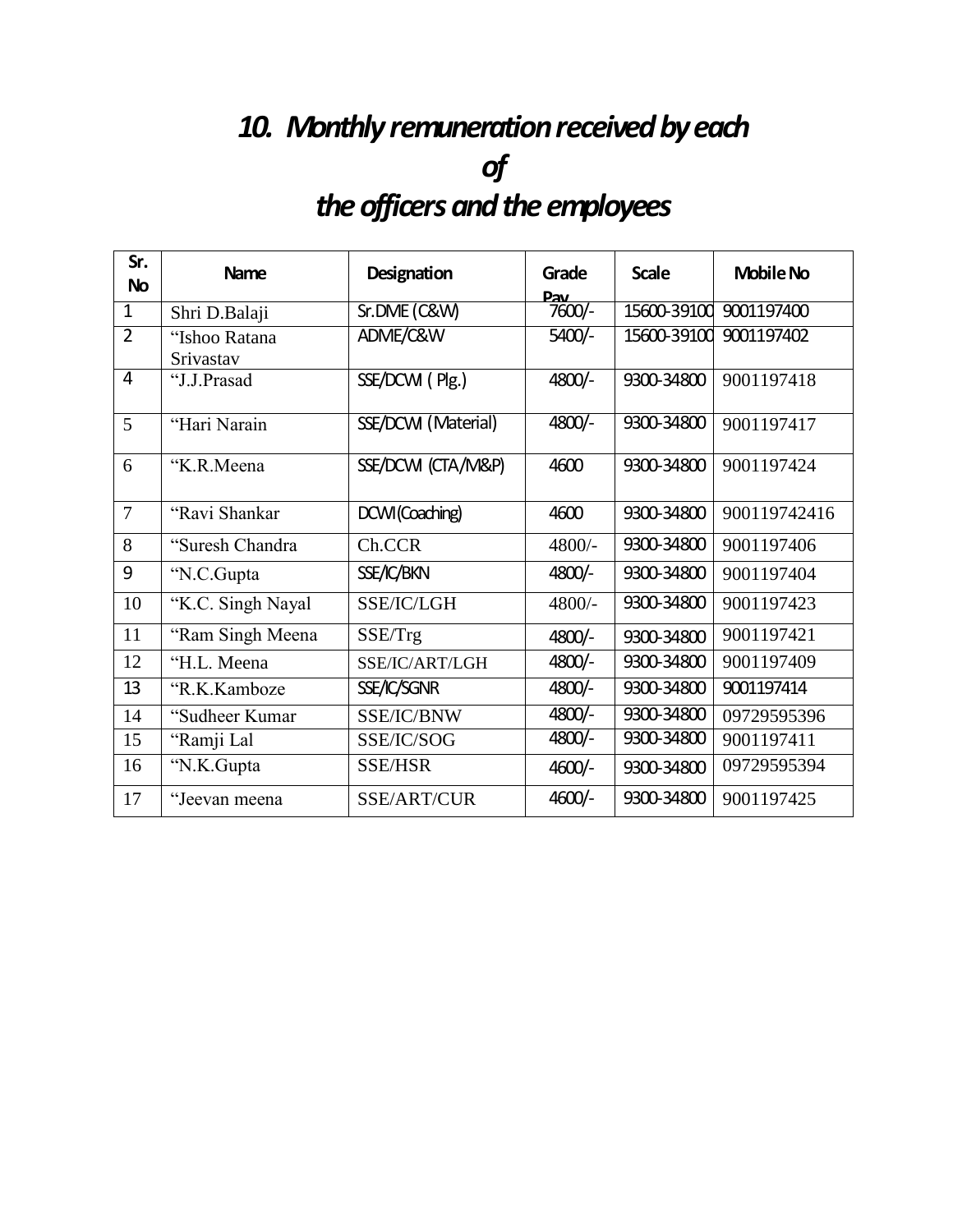#### *11. Budget allocated to each of its agency, indicating the particulars of all plansproposedexpendituresand reports on disbursements made*  $\mathbf{r}$

| Demand No.           | <b>Revised Grant</b><br>$15 - 16$ |
|----------------------|-----------------------------------|
| 6D 200               | 168646                            |
| D 300                | 2815                              |
| 6D 200 PU 27         | 6343                              |
| 6D 300 PU 27         | 100                               |
| 6D 200 PU32          | 2000                              |
| 8F 500 PU 27         | 35907                             |
| <b>IOH Fuel Dsl.</b> | 215711                            |

12. The matter of execution of subsidy programmers, including the amounts allocated and the details of beneficiaries of such programmes: Not applicable

- 13. Particulars of recipients of concessions permits or authorisation granted by it: Not applicable
- 14. Details in respect of the information, available to or held by it, reduced in an electronic form: Not applicable
- 15. The particulars of facilities available to citizen for obtaining, information, including the working hours of library or reading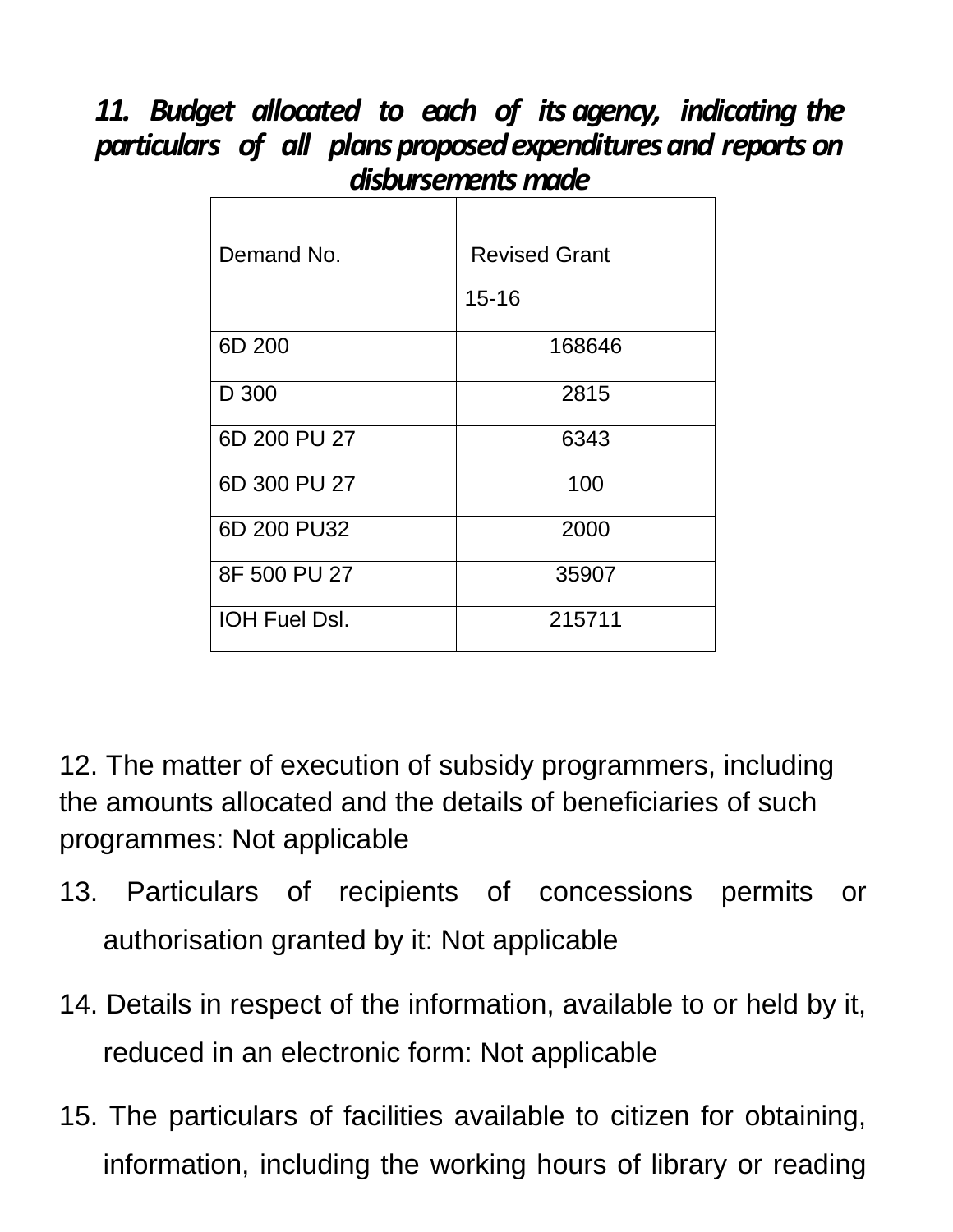room, if maintained for public use: Information obtained through PIO/ RTI cell, DRM office NWR, Bikaner.

- 16. The names, designation and other particulars of the public information officers: Shri R.S. Choudhary Sr.DEE/NWR/Bikaner.
- 17. Such other information as may be prescribed and their after updates these publications every year: Not applicable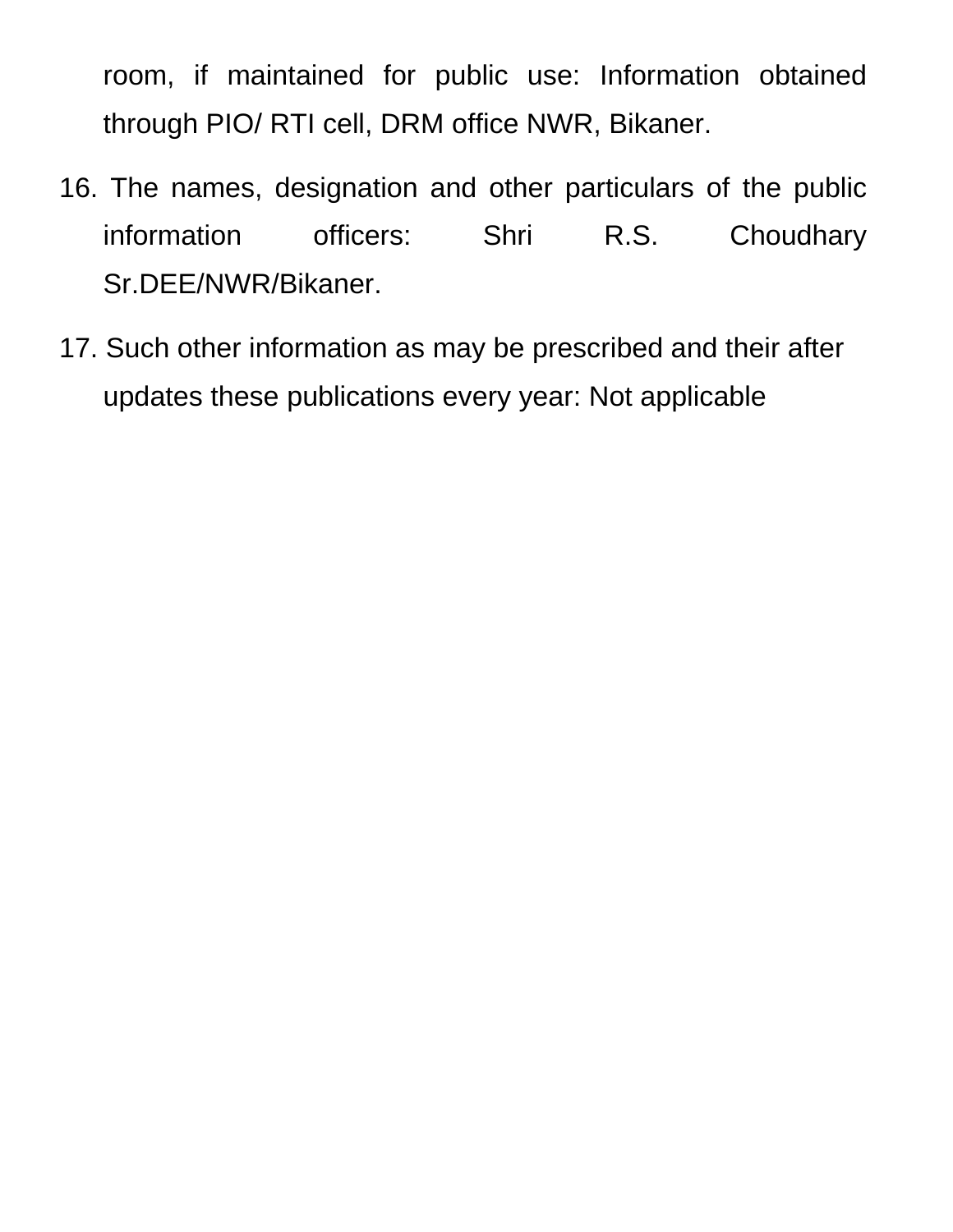## **Information as per CVC guidelines**

| S.N             | <b>Ite</b>                                                                                                                                                                                                                                                                                   | <b>Remarks</b>           |
|-----------------|----------------------------------------------------------------------------------------------------------------------------------------------------------------------------------------------------------------------------------------------------------------------------------------------|--------------------------|
|                 | Registration of contractors/ suppliers/ vendors for<br>expenditure Contracts for which registered /<br>approved list is maintained.                                                                                                                                                          | <b>Not</b><br>Applicable |
|                 | <b>2</b> Registration of contractors for earning contracts for<br>which registered/Approval list is maintained                                                                                                                                                                               | <b>NA</b>                |
| $3^-$           | Registration of firms Trade group wise and<br>category wise in respect of<br>Procurement to be done by Stores Department.                                                                                                                                                                    | <b>NA</b>                |
| 4               | Registration of firms/Hospitals for medical<br>supplies/Health care.                                                                                                                                                                                                                         | <b>NA</b>                |
| 5               | Renewal of registration/re-registration in respect of<br>litems 1, 2, 3 $\&$ 4 above.                                                                                                                                                                                                        | <b>NA</b>                |
| $6\overline{6}$ | Approval of vendors by RDSO (both as Part I or<br>Part II source) along With Directorate Operating<br>Procedure (DOP) and Schedule of Technical<br>Requirement (STR). Similar action should be taken by<br>CORE, DLW, CLW, ICF, RCF for approving sources<br>for the items Allotted to them. | <b>NA</b>                |
|                 | Renewal of approval of vendors by RDSO (both Part I<br>& Part II Sources) by RDSO, CORE, DLW, CLW, ICF<br>& RCF.                                                                                                                                                                             | <b>NA</b>                |
| 8<br>9          | Up gradation of a vendor from Part II list to Part I list.<br>Licenses of RTSA & CBA.                                                                                                                                                                                                        | <b>NA</b><br><b>NA</b>   |
|                 | 10 PCO booth licenses                                                                                                                                                                                                                                                                        | <b>NA</b>                |
|                 | 11 Commercial plots.                                                                                                                                                                                                                                                                         | <b>NA</b>                |
|                 | 12 Stacking permission.                                                                                                                                                                                                                                                                      | <b>NA</b>                |
|                 | 13 Leasing for Food Plazas.<br>14 'Pay and use' toilet licenses.                                                                                                                                                                                                                             | <b>NA</b><br><b>NA</b>   |
|                 | 15 Parcel handling & transhipment licenses.                                                                                                                                                                                                                                                  | <b>NA</b>                |
|                 | 16 Registration of indents and allotment of rakes.                                                                                                                                                                                                                                           | <b>NA</b>                |
| 17              | Tourist car, coach and train booking.                                                                                                                                                                                                                                                        | <b>NA</b>                |
|                 | 18 Application forms for claims compensation.                                                                                                                                                                                                                                                | <b>NA</b>                |
|                 | 19 Application forms for Refund of freight & fare.                                                                                                                                                                                                                                           | <b>NA</b>                |
|                 | 20 Waival of Demurrage and wharf age.                                                                                                                                                                                                                                                        | <b>NA</b>                |
| 21              | Appointments as consultant Doctors on contract & its                                                                                                                                                                                                                                         | <b>NA</b><br><b>NA</b>   |
|                 | 22 Appointments against Cultural quota, Sports quota,<br>Handicap quota And Scouts                                                                                                                                                                                                           |                          |
|                 | 23 Cases requiring appointments on compassionate                                                                                                                                                                                                                                             | <b>NA</b>                |
|                 | 24 Status of all bill payments to contractors/ suppliers etc.                                                                                                                                                                                                                                | <b>NA</b>                |